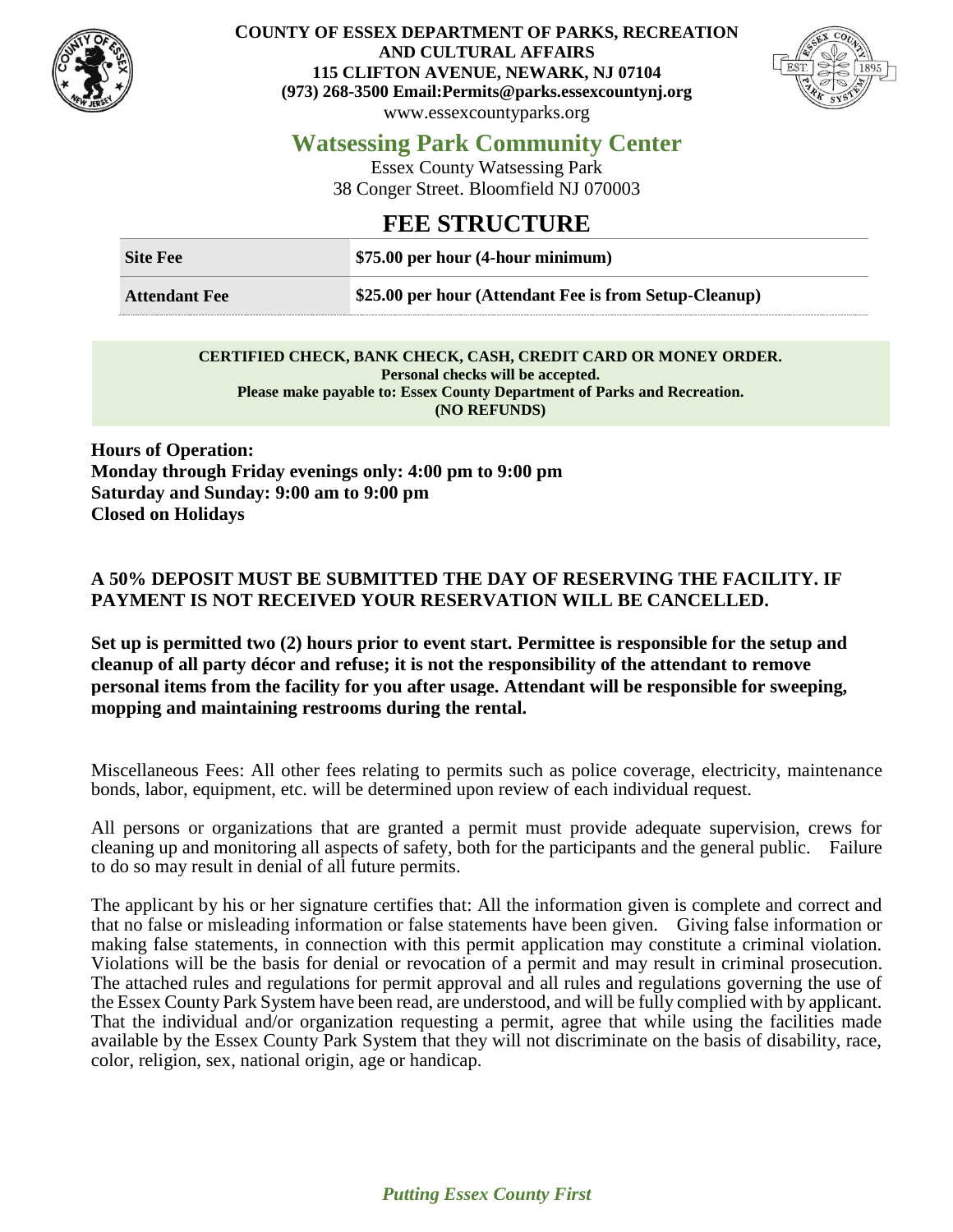

#### **COUNTY OF ESSEX DEPARTMENT OF PARKS, RECREATION AND CULTURAL AFFAIRS 115 CLIFTON AVENUE, NEWARK, NJ 07104 (973) 268-3500 Email:Permits@parks.essexcountynj.org** www.essexcountyparks.org



*During the public health emergency stemming from the spread of the coronavirus, the holder of this permit is responsible for compliance of safety guidelines as set forth by the State of New Jersey. It is the permit holder's responsibility to monitor the guidelines as they may change or be updated over the duration of this permit. The County of Essex holds no responsibility for regulation of these guidelines, nor will the County of Essex be liable for the permit holder's failure to comply with these guidelines. The terms and conditions of this permit are subject to change as additional rules and regulations are set forth by the State of New Jersey.*

# **WATSESSING PARK PERMIT GUIDELINES**

## **GUIDELINES:**

- 1. Requests must be received between two weeks and a month prior to the event date. (allow two weeks for approvals.) **All requests are made by submitting a completed permit application.**
- 2. Requests that are received after the deadline may be denied.
- 3. All applicable fees and documents must be received **before** a permit will be issued and the site occupied. After the application is submitted and reviewed by park personnel additional fees may apply based on site location and permit conditions.
- 4. Checks or money orders should be made payable to Essex County Department of Parks, Recreation and Cultural Affairs (May abbreviate: Essex County Dept. Of Parks).

### **5. Permittee is required to leave the site clean and in its original condition. All furniture must remain within the building.**

- 6. Possession of alcoholic beverages is not permitted.
- 7. Lit candles are not permitted, however, sternos and electric warmers are permitted.
- 8. Decorations and signs are limited to tables and chairs only, not walls or ceilings. No confetti or glitter is permitted.
- 9. Pets and other animals are not permitted.
- 10.No Inflatables of any sort are permitted. No Cooking of any food is permitted.
- 11.All Cancelations of events must be made known to permits division within 1 week of event date.
- 12.Parking is permitted in designated areas only, not on grassy lawns or walkways.

### *Putting Essex County First*